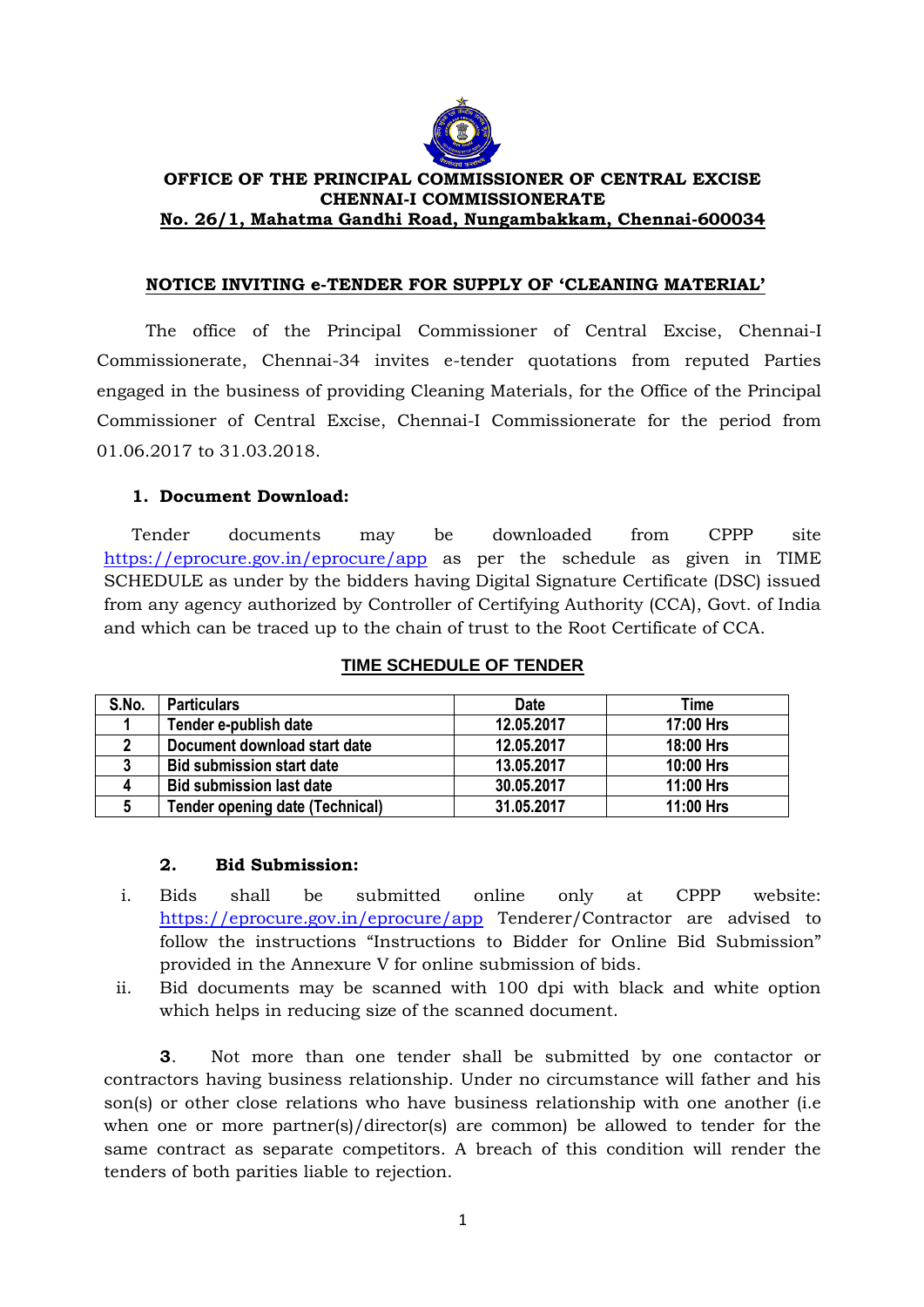4. Tenderer who has downloaded the tender from the Central Public Procurement Portal (CPPP) website https://eprocure.gov.in/eprocure/app, https://eprocure.gov.in/epublish/app **shall not tamper/modify the tender form including downloaded price bid template in any manner**. In case if the same is found to be tampered/modified in any manner, tender will be completely rejected and EMD would be forfeited and tenderer is liable to be banned from doing business with this Office.

5. Intending tenderers are **advised to visit again CPPP website** https://eprocure.gov.in/eprocure/app **regularly till closing date of submission** of tender for any corrigendum / addendum/ amendment.

6. The rates shall be quoted in Indian Rupees only.

7. The rates will be inclusive of all taxes.

8. In case of any discrepancy/difference in the amounts indicated in figures and words the amount in words will prevail and will be considered.

9. The quoted rates shall remain firm throughout the tenure of the contract and no revision is permissible for any reason.

### **II. TERMS AND CONDITIONS TO BE SATISFIED IN THE QUALIFYING BID:**

- 1. The product should be reputed make and model. Expiry As mentioned in item description.
- 2. The delivery of goods would be done at the risk and cost of the supplier and all products delivered would be approved only after the examination of the same is done by the Public Relations Officer (PRO) Chennai-I Commissionerate.
- 3. The rate should be quoted including all costs including transportation.
- 4. The Place of Delivery will be: 26/1, Mahatma Gandhi Road, Nungambakkam Chennai 600 034.
- 5. The Cleaning Material should be supplied within one week of receiving of the supply order.
- 6. The bidder must have obtained Permanent Account Number **(PAN)** under Income Tax Act, 1961.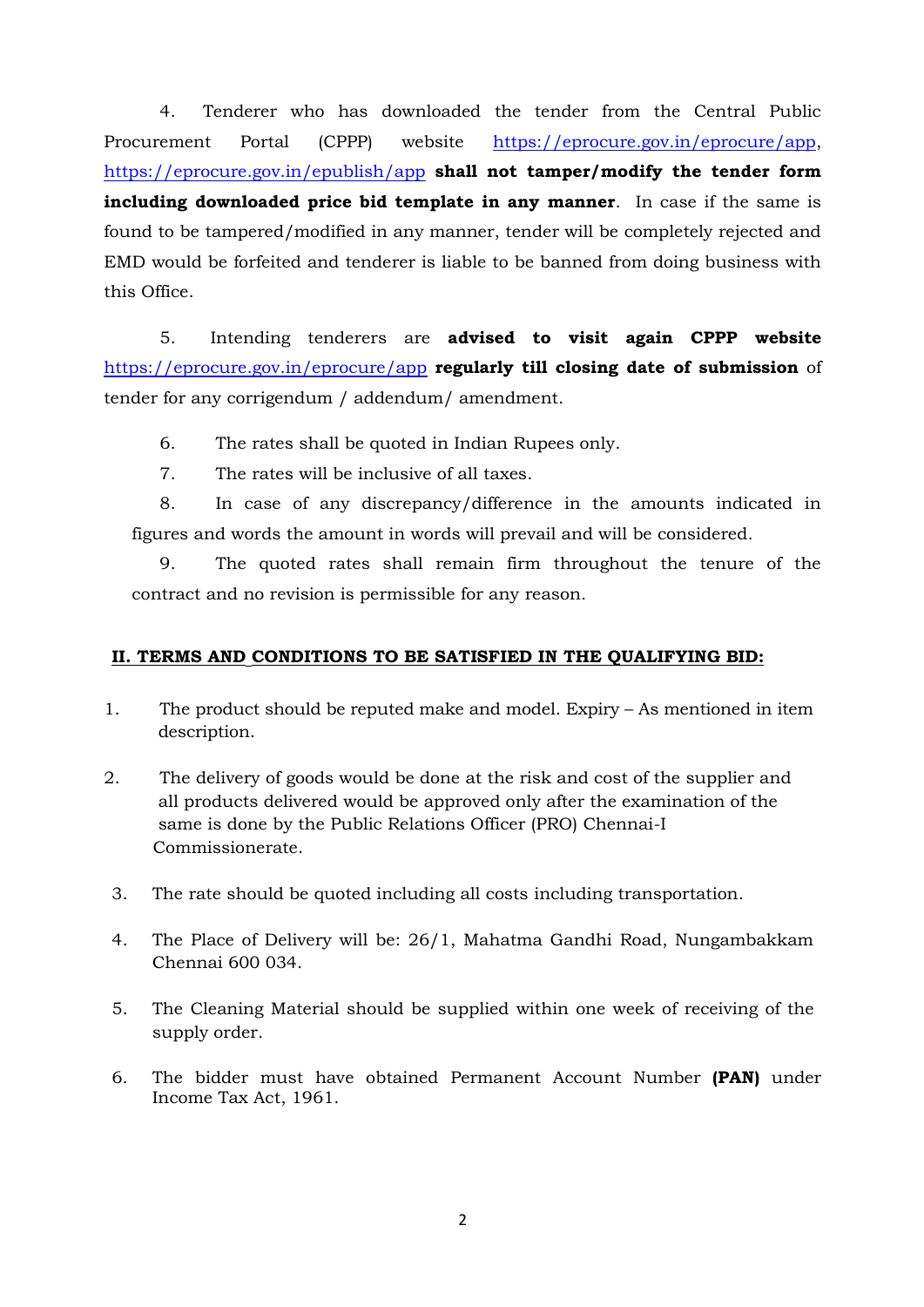- 7. The Bidder/Supplier should be from Chennai Only
- 8. The quantity required for a particular month will be informed in advance and material should be supplied to the specified address before the start of the month as per the rates quoted in the approved tender.

#### **CONDITIONS TO BE SATISFIED IN THE FINANCIAL BID**

The "Qualifying Bids" will be processed first. The "Financial Bid" of bidders who fulfill the terms and conditions specified for 'Qualifying Bids' will alone be considered for further process.

#### **I. TENDER PROCESS:**

1. Tenders are invited in two parts i.e. (1) Qualifying Bid (2) Financial Bid.

2. The tender form for Qualifying bid in pro-forma prescribed in Annexure - I and the tender form for the financial bid in pro-forma prescribed in form of BoQ complete in all aspects shall be uploaded /submitted on CPPP site. The Qualifying Bids will be opened on **31.05.2017 at 11.00 a.m.** in the presence of bidders at the **Principal Commissioner of Central Excise, Chennai - I Commissionerate Office, Chennai-34.** The date and time of opening of "Financial Bid" will be intimated to the eligible bidders after opening the "Qualifying Bids". Absence of the bidders shall not annul the above process and the bids would be processed with the remarks "Bidders Absent".

3. Earnest Money Deposit of **Rs. 10,000/- (Rupees Ten Thousand only)** per application in the form of Demand Draft / Bankers cheque of scheduled Bank drawn in favour of **"The Principal Commissioner of Central Excise, Chennai-I Commissionerate, Chennai-34"** shall be submitted to PRO, Chennai-I Commissionerate on the previous day of the bid opening date. Qualifying bids without Earnest Money Deposit will be rejected. EMD will be returned to all the unsuccessful bidders at the end of the selection process. However, the EMD shall be forfeited in case the successful bidder withdraws or the details furnished are found to be incorrect or false during the tender selection process. No interest shall be paid on the Earnest Money Deposit.

4. The tenderer shall **sign and stamp** each page of this tender document and all other enclosures appended to it as a token of having read and understood the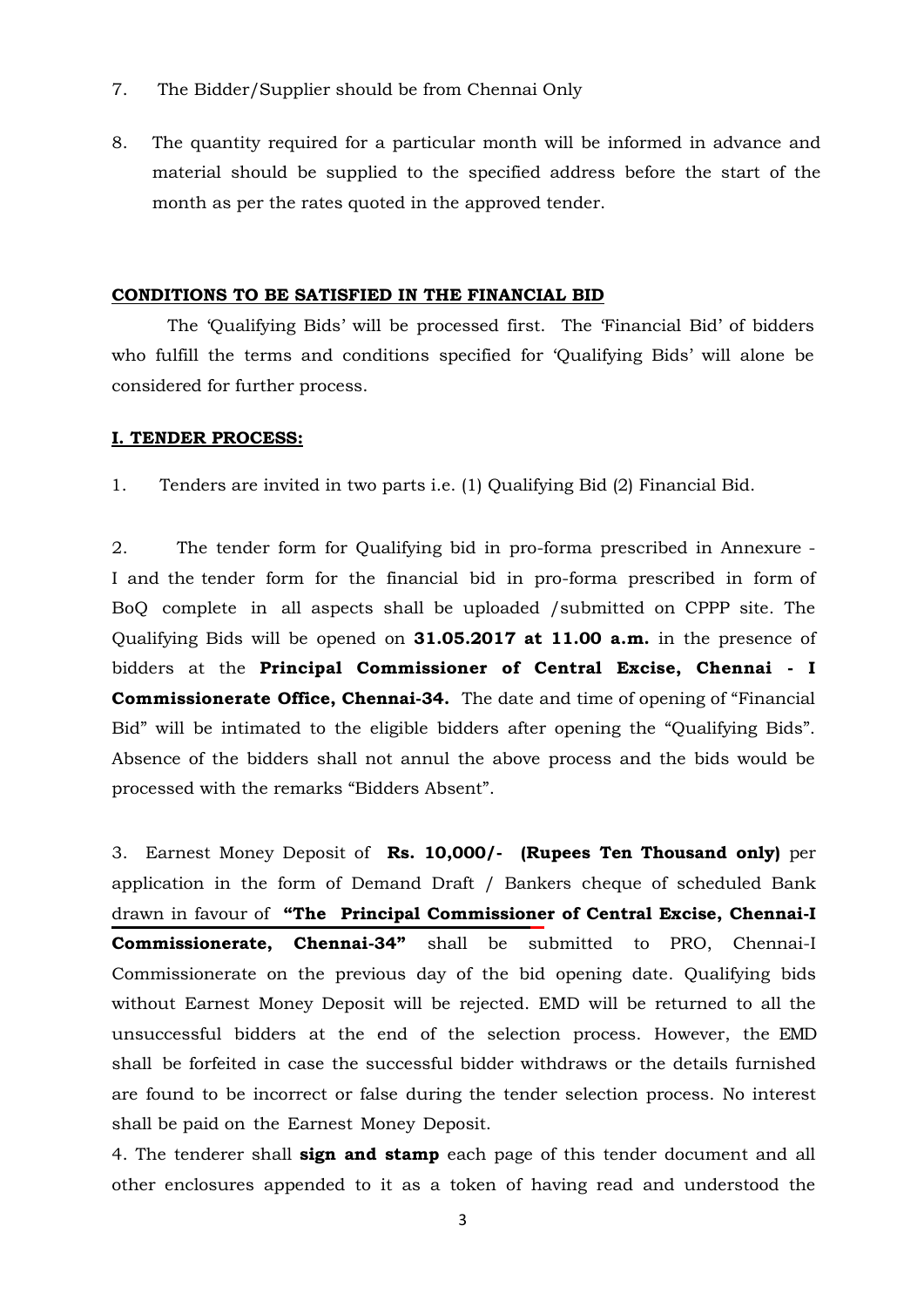terms and conditions contained herein and submit the same along with the qualifying bid. The tenderer would fill up the information in the prescribed Annexures and BoQ enclosed, in clear and legible terms. The tender documents are not transferable..

5. This office reserves the right to postpone/and/or extend the date of receipt/opening of Rates/Quotations or to withdraw the same, without assigning any reason thereof.

6. This office reserves the right to accept or reject any bid, and to annul the bidding process and reject all bids at any time, without thereby incurring any liability to the affected Bidder or Bidders or any obligations to inform the affected Bidder or Bidders of the grounds for such action.

7. Incomplete bid documents shall be rejected. The valid qualifying bids shall be scrutinized by the Department to short-list the eligible bidders. The financial bids of the short listed bidders will be opened later. Late submission of tenders shall not be accepted. The short listed tender along with the documents will be submitted to the "**Competent authority"** and upon approval by the "**Competent authority**" the successful bidders will be intimated about the award of contract to them.

### **Submission of Tender**

- **i.** Th**e tender shall be submitted online in Two parts, viz., technical bid and Financial bid.**
- ii. All the pages of bid being submitted must be signed and sequentially numbered by the bidder irrespective of nature of content of the documents before uploading.
- iii. The offers submitted by Telegram/Fax/email shall not be considered. No correspondence will be entertained in this matter. After opening of Technical Bid, the original documents as per requirement of the etender document will be verified by this office.
- iv. This office reserves the rights to seek any document in original for verification at any stage of tender process.
- v. After evaluation of bid, all bidders will get the information regarding their eligibility/ pre-qualification on website. Thereafter, a system generated e-mail confirmation will be sent to all successful bidders. The bidders can check the same from the portal.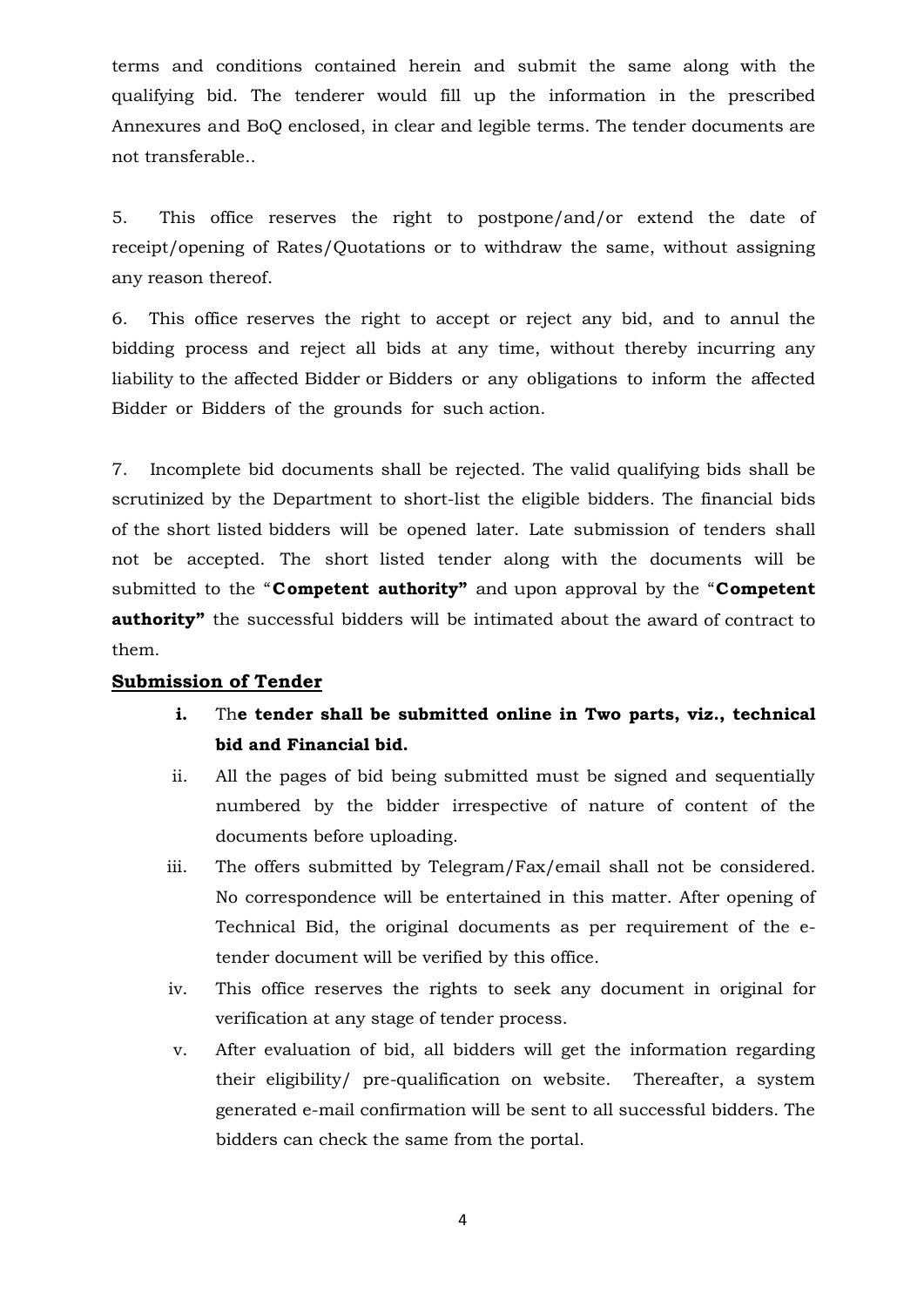vi. The Financial bid of the successful bidders (i.e. qualified in Technical bid) will be decrypted and opened on-line, on the scheduled date after the pre-scheduled time by the bid openers. The bidder will get information regarding the status of their financial bid and ranking of bidder on website.

# **Technical Bid**

 The following documents are to be furnished by the Supplier along with **Technical Bid** as per the tender document:

- i) Signed and Scanned copy Certificates like PAN No, TIN No, etc.
- ii) Signed and Scanned Copy of **Tender Acceptance Letter** & **Letter of authorization to submit bid**.
- iii) An undertaking (self-certificate) that the **agency hasn"t been blacklisted** by a Central / State/UT Government institution and there has been no litigation with any government department on account of IT services.

# **FINANCIAL BID**

- (a) Financial bid document in the form of BOQ\_XXXX .xls
- (b) Enclosure to financial bid in pdf

 $Sd$  /-

 (T. R. GAJALAKSHMI) ADDITIONAL COMMISSIONER CHENNAI – I COMMISSIONERATE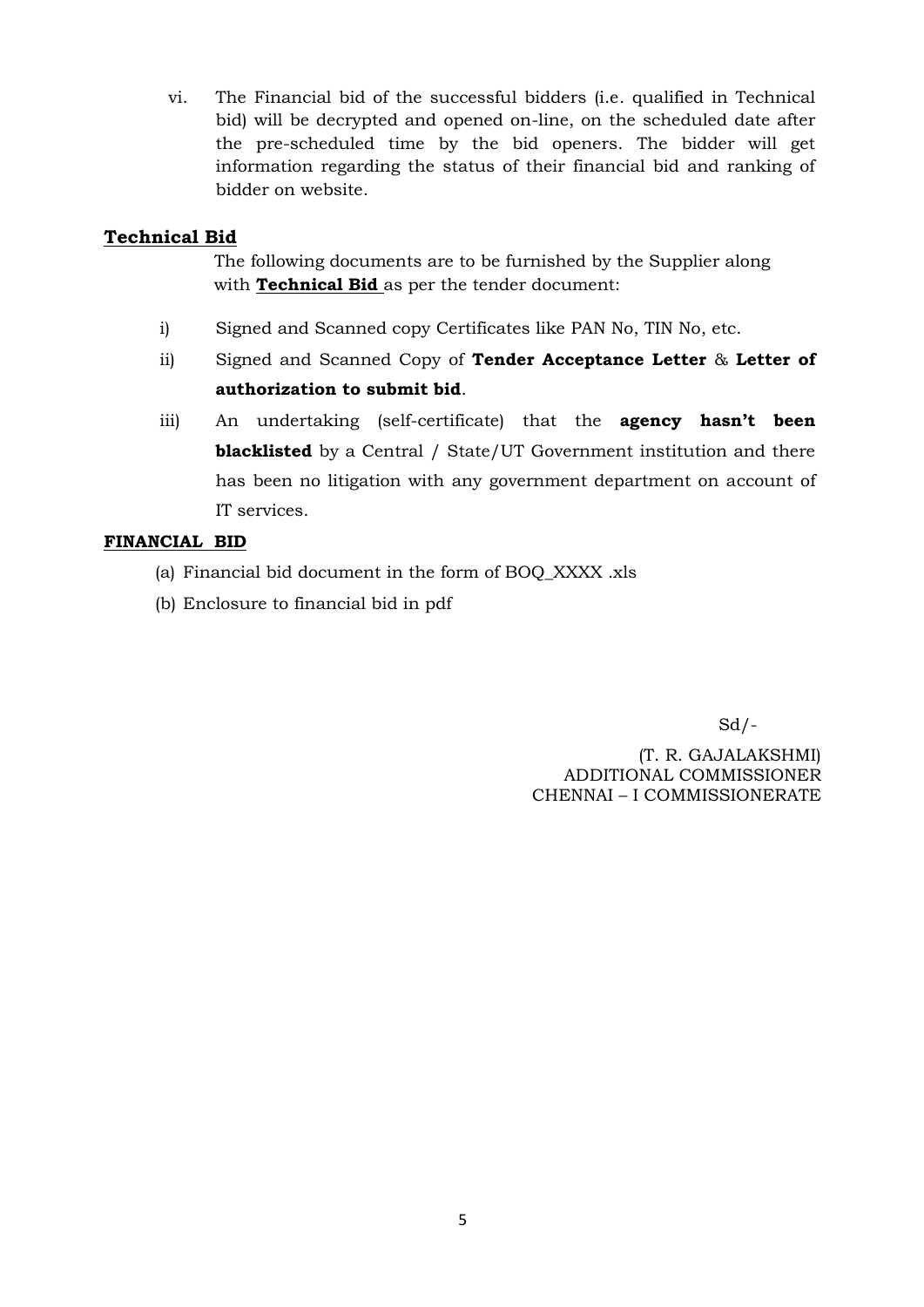#### **ANNEXURE – I TO NOTICE INVITING TENDER FOR SUPPLY OF CLEANING MATERIAL QUALIFYING / TECHNICAL BID DOCUMENT**

| 1. | Name of the party                                                             |  |
|----|-------------------------------------------------------------------------------|--|
| 2. | Address (With Tel No., Fax No.)                                               |  |
| 3. | Name & Address of the proprietor<br>/Partners / Directors (With Mobile<br>No. |  |
| 4. | Contact person (s) (with mobile<br>number)                                    |  |

5. The below mentioned Cleaning Material is to be supplied at the Office of the Principal Commissioner of Central Excise, 26/1 Mahatma Gandhi Road, Nungambakkam Chennai 600 034.

| S1.            | Description                          | Quantity / Unit  | <b>Brand / Make</b>   |
|----------------|--------------------------------------|------------------|-----------------------|
| No.            |                                      |                  |                       |
|                | Phenyl Compound Scented (Pine Oil)   | 1Litre           | PEACOCK/MAYUR         |
| $\overline{2}$ | Perfumed Soap oil                    | 1Litre           | <b>SPARKLE</b>        |
| 3              | Cleaning Acid                        | $1 \text{ kg}$   | AGNI                  |
| $\overline{4}$ | Cleaning Powder                      | $1\,\mathrm{Kg}$ | <b>SABENA</b>         |
| 5              | Round Toilet Brush                   | 1 No             | <b>GINKHO</b>         |
| 6              | Garbage Bag (48" x 28")              | $1$ Kg           | PLASTOBAG             |
| 7              | Scent Fragrance - "Guldastan " Attar | $500$ gms        | KELKAR & CO.          |
| 8              | <b>Bleaching Powder</b>              | $1$ Kg           | DCM/KRISHNA           |
| 9              | Toilet Cleaning Liquid               | 1 Ltr            | <b>HARPIC</b>         |
| 10             | Naphthalene Balls (500 gms)          | 1 Pkt            | <b>EAGLE</b>          |
| 11             | Hit Black (320 ML)                   | 1 No             | <b>HIT</b>            |
| 12             | Garbage Bag Medium                   | 1 Pkt            | PLASTOBAG             |
| 13             | Floor Cleaner 5 Ltrs Packing         | 1 No             | TASKI R2              |
| 14             | Duster Cloth Checked (20" x 18")     | $1$ No           | <b>KNS</b>            |
| 15             | Mop with Stick (Special Quality)     | 1 No             | <b>GINKHO</b>         |
| 16             | Soft Broom Stick (Long size)         | $1$ No           | ANIL                  |
| 17             | Coconut Broom (Hard Broom Long Size) | $1$ No           | <b>RCI</b>            |
| 18             | Urinal Cubes (400 gm)                | 1 Pkt            | <b>FLORA</b>          |
| 19             | Room Spray (300 ML)                  | $1$ No           | <b>GODREJ/PREMIER</b> |
| 20             | Air freshner (50 gm)                 | $1$ No           | <b>ODONIL</b>         |
| 21             | Just Room Spray (200 ML)             | 1 No             | <b>JUST SPRAY</b>     |
| 22             | Hand Gloves Big (100 Nos.)           | 1 PKT            | <b>ROYAL</b>          |

### **DECLARATION**

I hereby certify that the information furnished above is true and correct to the best of my/ our knowledge. I understand that in case any deviation is found in the above statement at any stage, I /we will be blacklisted and will not have any dealing with the Department in future.

(Signature of Authorized signatory with date)

The following documents are to be furnished / uploaded by the Supplier along with **Technical Bid** as above:

- i) Signed and Scanned copy of **proof for payment of Earnest Money Deposit**
- Signed and Scanned copy Certificates like PAN No, Tin No. etc.
- iii) Signed and Scanned Copy of **Tender Acceptance Letter** & **Letter of authorization to submit bid**.
- iv) An undertaking (self-certificate) that the **agency hasn't been blacklisted** by a Central / State / UT Government institution and there has been no litigation with any government department on account of IT services.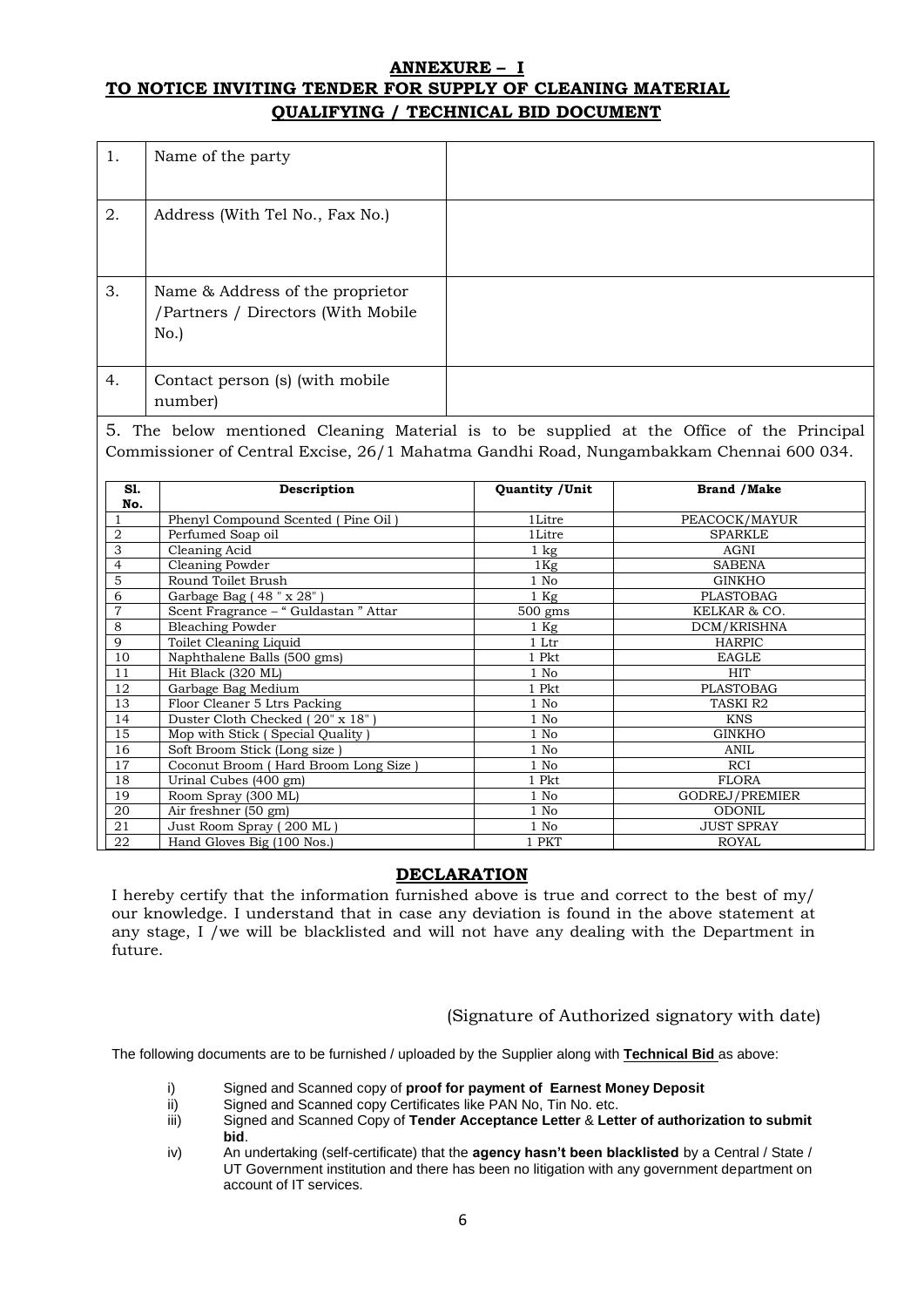### **ANNEXURE-II**

# **PRICE/ FINANCIAL BID DOCUMENT**

 $\frac{1}{2}$  ,  $\frac{1}{2}$  ,  $\frac{1}{2}$  ,  $\frac{1}{2}$  ,  $\frac{1}{2}$  ,  $\frac{1}{2}$  ,  $\frac{1}{2}$  ,  $\frac{1}{2}$  ,  $\frac{1}{2}$  ,  $\frac{1}{2}$  ,  $\frac{1}{2}$  ,  $\frac{1}{2}$  ,  $\frac{1}{2}$  ,  $\frac{1}{2}$  ,  $\frac{1}{2}$  ,  $\frac{1}{2}$  ,  $\frac{1}{2}$  ,  $\frac{1}{2}$  ,  $\frac{1$ 

- (a) Price bid undertaking
- (b) Schedule of price bid in the form of BOQ\_Cleaning.xls

# **PRICE BID UNDERTAKING**

From: (Full name and address of the Bidder)\_\_\_\_\_\_\_\_\_\_\_\_\_\_\_\_\_\_\_\_\_\_

To,

The Principal Commissioner,

Central Excise,

Chennai-I Commissionerate,

Chennai.

Dear Sir/Madam,

I submit the Price Bid for\_\_\_\_\_\_\_\_\_\_\_\_\_\_\_\_\_\_\_\_\_\_\_\_\_\_\_\_\_\_\_\_\_\_\_\_\_\_\_\_\_\_ and related activities as envisaged in the Bid document.

2. I have thoroughly examined and understood all the terms and conditions as contained in the Bid document, and agree to abide by them.

3. I offer to work at the rates as indicated in the price Bid, inclusive of all applicable taxes except Service Tax.

Yours faithfully

Signature of Authorized Representative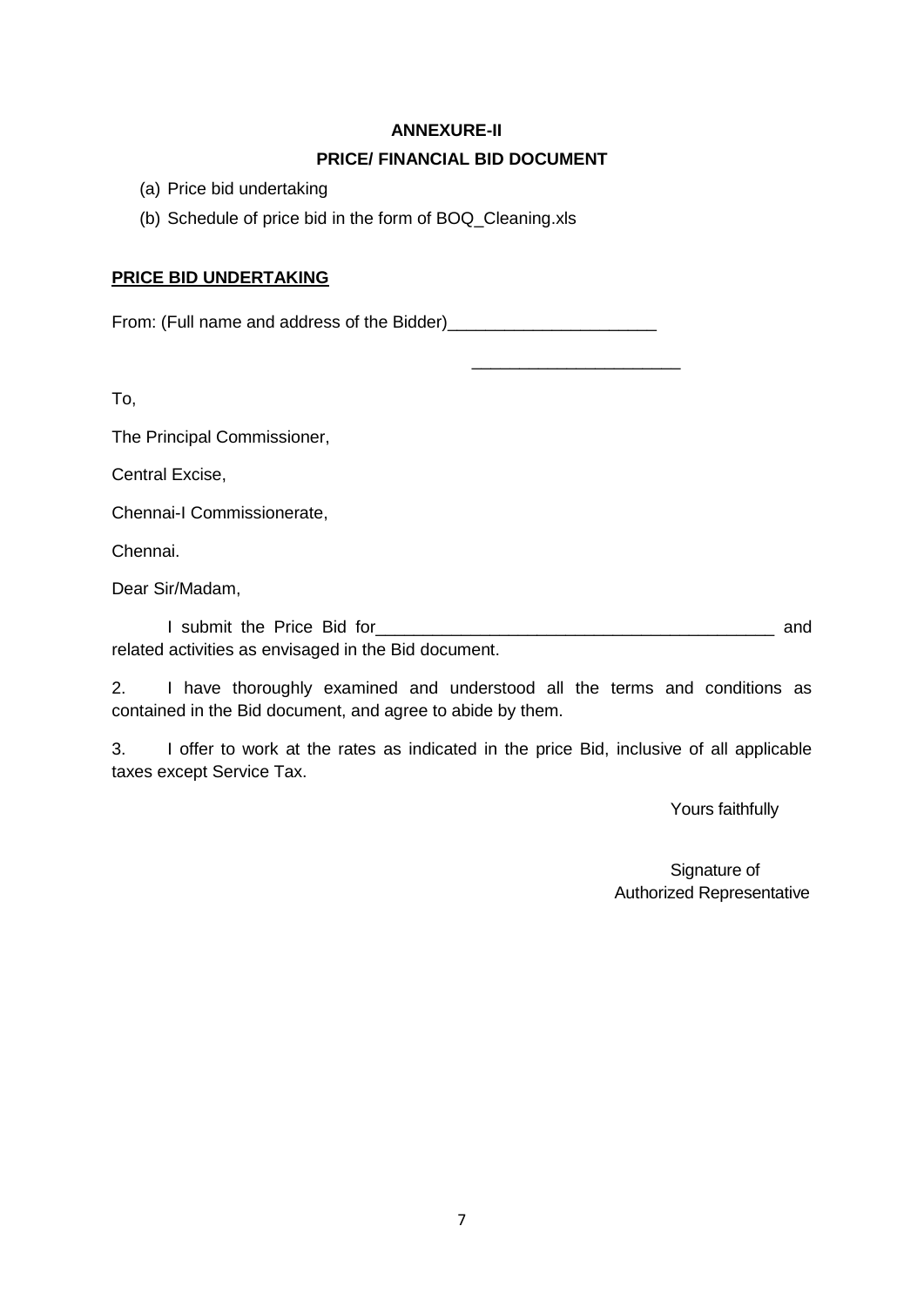# **ANNEXURE-III UNDERTAKING BY THE BIDDER**

I/We undertake that my/our firm M/s ………………………………………………………………………… has not been **blacklisted** by any Govt. Department/Public Sector Undertaking/Autonomous Body. 2. I ………………………………………………………………………………. Son/Daughter/Wife of Shri……………………………………………………………. Proprietor/Partner/Director/Authorized signatory of M/s ………………………………………………………. am competent to sign this declaration and execute this tender document.

3. I have carefully read and understood all the term and conditions of the tender and undertake to abide by them.

4. The information / documents furnished alongwith the above application are true and correct to the best of my knowledge and belief. I/ We, am/are well aware of the fact that furnishing of any false information / fabricated document would lead to rejection of my tender at any stage besides liabilities towards prosecution under appropriate law.

5. I/We understand that in case any deviation is found in the above statement at any stage, my/our concern/firm/co. shall be blacklisted and shall not have any dealing with the Department in future.

Date: Date: Signature of the authorized Signatory of the firm/ Place: Company/Organization Office Stamp/Seal: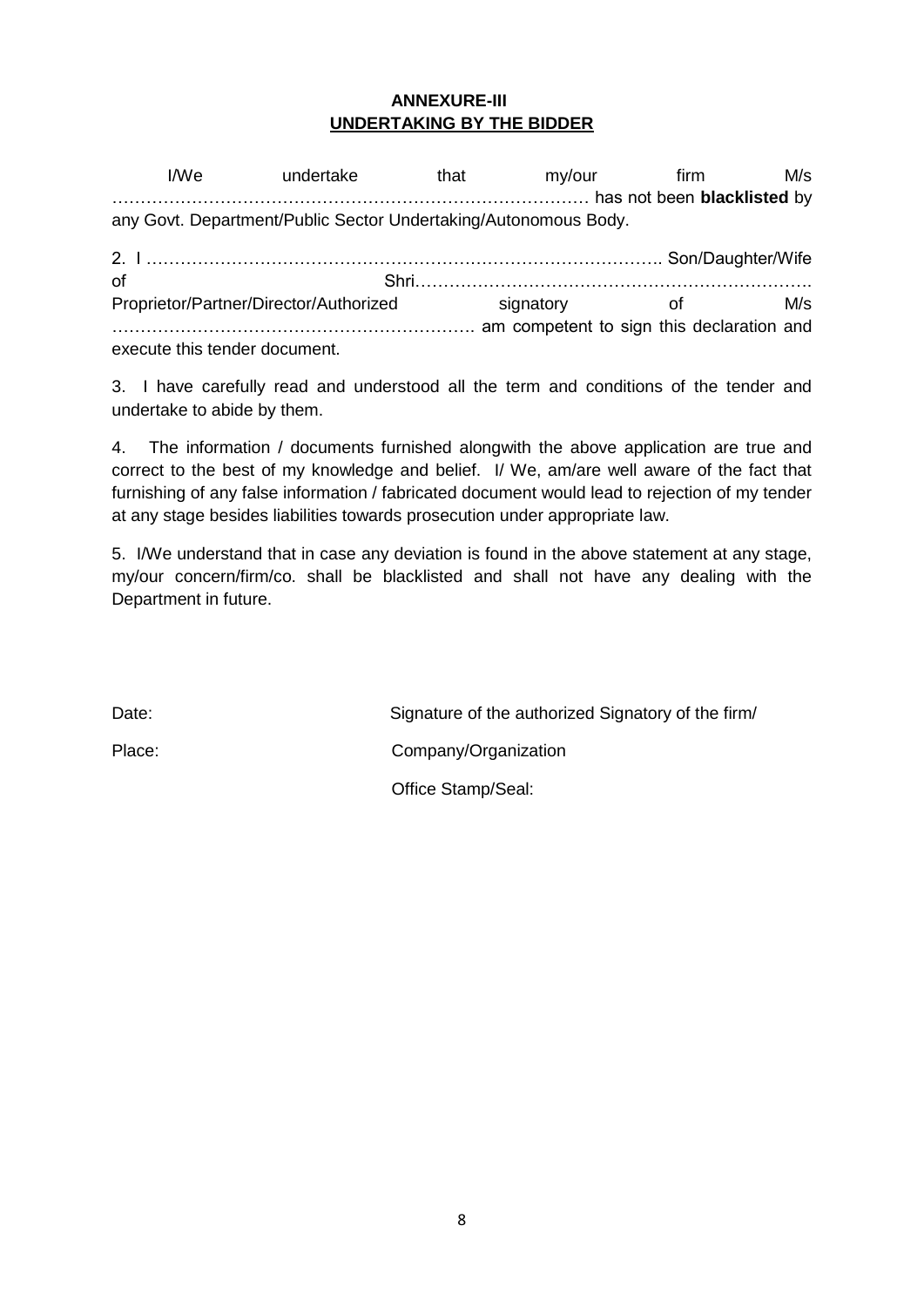#### **Annexure-IV TENDER ACCEPTANCE LETTER (To be given on Company Letter Head)**

discussion of the contract of the contract of the contract of the contract of the contract of the contract of the contract of the contract of the contract of the contract of the contract of the contract of the contract of

To, The Principal Commissioner, Central Excise, Chennai-I Commissionerate, 26/1, Mahatma Gandhi Road, Nungambakkam, Chennai - 600034

Sub: Acceptance of Terms & Conditions of Tender.

Tender Reference No: \_\_\_\_\_\_\_\_\_\_\_\_\_\_\_\_\_\_\_\_\_\_\_\_

Name of Tender / Work: -

Dear Sir,

 $\overline{\phantom{a}}$ 

 $\overline{\phantom{a}}$ 

 $\overline{\phantom{a}}$ 

 $\overline{\phantom{a}}$ 

 $\overline{\phantom{a}}$ 

|      | 1. I/ We have downloaded / obtained the tender document(s) for the above mentioned 'Tender/Work' |     |         |         |
|------|--------------------------------------------------------------------------------------------------|-----|---------|---------|
| from | the                                                                                              | web | site(s) | namely: |
|      |                                                                                                  |     |         |         |

\_\_\_\_\_\_\_\_\_\_\_\_\_\_\_\_\_\_\_\_\_\_\_\_\_\_\_\_\_\_\_\_\_\_\_\_\_\_\_\_\_\_\_\_\_\_\_\_\_\_\_\_\_\_\_\_\_\_\_\_\_\_\_\_\_\_\_\_\_\_\_\_\_\_\_\_\_\_\_\_\_

\_\_\_\_\_\_\_\_\_\_\_\_\_\_\_\_\_\_\_\_\_\_\_\_\_\_\_\_\_\_\_\_\_\_\_\_\_\_\_\_\_\_\_\_\_\_\_\_\_\_\_\_\_\_\_\_\_\_\_\_\_\_\_\_\_\_\_\_\_\_\_\_\_\_\_\_\_\_\_\_\_ \_\_\_\_\_\_\_\_\_\_\_\_\_\_\_\_\_\_\_\_\_\_\_\_\_\_\_\_\_\_\_\_\_\_\_\_\_\_\_\_\_\_\_\_\_\_\_\_\_\_\_\_\_\_\_\_\_\_\_\_\_\_\_\_\_\_\_\_\_\_\_\_\_\_\_\_\_\_\_\_\_

\_\_\_\_\_\_\_\_\_\_\_\_\_\_\_\_\_\_\_\_\_\_\_\_\_\_\_\_\_\_\_\_\_\_\_\_\_\_\_\_\_\_\_\_\_\_\_\_\_\_\_\_\_\_\_\_\_\_\_\_\_\_\_\_\_\_\_\_\_\_\_\_\_\_\_\_\_\_\_\_\_

\_\_\_\_\_\_\_\_\_\_\_\_\_\_\_\_\_\_\_\_\_\_\_\_\_\_\_\_\_\_\_\_\_\_\_\_\_\_\_\_\_\_\_\_\_\_\_\_\_\_\_\_\_\_\_\_\_\_\_\_\_\_\_\_\_\_\_\_\_\_\_\_\_\_\_\_\_\_\_\_\_

\_\_\_\_\_\_\_\_\_\_\_\_\_\_\_\_\_\_\_\_\_\_\_\_\_\_\_\_\_\_\_\_\_\_\_\_\_\_\_\_\_\_\_\_\_\_\_\_\_\_\_\_\_\_\_\_\_\_\_\_\_\_\_\_\_\_\_\_\_\_\_\_\_\_\_\_\_\_\_\_\_

 $\overline{\phantom{a}}$ as per your advertisement, given in the above mentioned website(s).

2. I / We hereby certify that I / we have read the entire terms and conditions of the tender documents from Page No. \_\_\_\_\_\_\_ to \_\_\_\_\_\_ (including all documents like annexure(s), schedule(s), etc .,), which form part of the contract agreement and I / we shall abide hereby by the terms / conditions / clauses contained therein.

3. The corrigendum(s) issued from time to time by your department/ organisation too have also been taken into consideration, while submitting this acceptance letter.

4. I / We hereby unconditionally accept the tender conditions of above mentioned tender document(s) / corrigendum(s) in its totality / entirety.

5. I / We do hereby declare that our Firm has not been blacklisted/ debarred by any Govt. Department/Public sector undertaking.

6. I / We certify that all information furnished by the our Firm is true & correct and in the event that the information is found to be incorrect/untrue or found violated, then your department/ organization shall without giving any notice or reason therefore or summarily reject the bid or terminate the contract, without prejudice to any other rights or remedy including the forfeiture of the full said earnest money deposit absolutely.

Yours Faithfully,

(Signature of the Bidder, with Official Seal)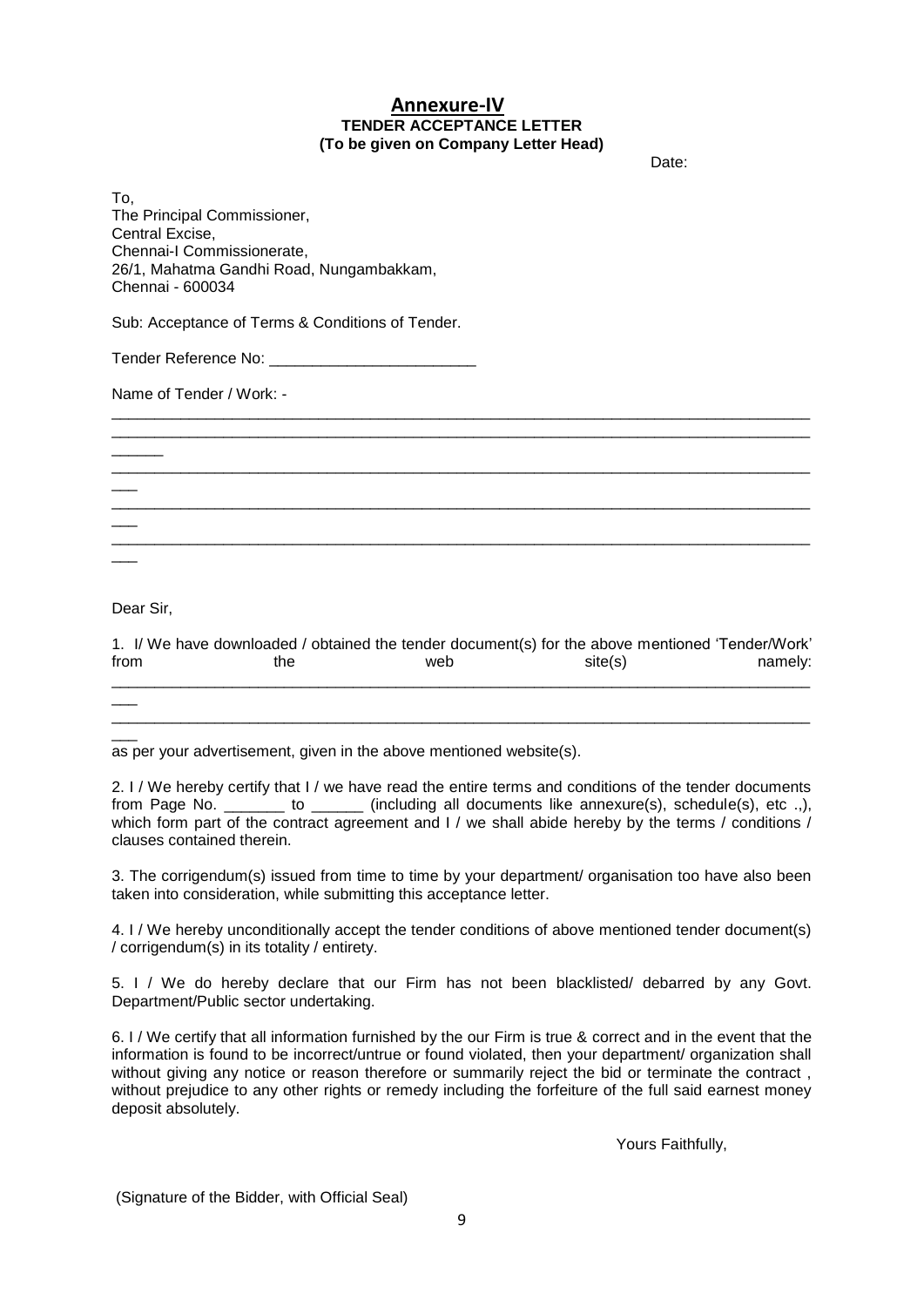# **Annexure-V**

# **Instructions for Online Bid Submission:**

The bidders are required to submit soft copies of their bids electronically on the CPP Portal, using valid Digital Signature Certificates. The instructions given below are meant to assist the bidders in registering on the CPP Portal, prepare their bids in accordance with the requirements and submitting their bids online on the CPP Portal.

More information useful for submitting online bids on the CPP Portal may be obtained at: https://eprocure.gov.in/eprocure/app**.**

#### **REGISTRATION**

- 1) Bidders are required to enroll on the e-Procurement module of the Central Public Procurement Portal (URL: https://eprocure.gov.in/eprocure/app) by clicking on the link "**Online bidder Enrollment**" on the CPP Portal which is free of charge.
- 2) As part of the enrolment process, the bidders will be required to choose a unique username and assign a password for their accounts.
- 3) Bidders are advised to register their valid email address and mobile numbers as part of the registration process. These would be used for any communication from the CPP Portal.
- 4) Upon enrolment, the bidders will be required to register their valid Digital Signature Certificate (Class II or Class III Certificates with signing key usage) issued by any Certifying Authority recognized by CCA India (e.g. Sify / nCode / eMudhra etc.), with their profile.
- 5) Only one valid DSC should be registered by a bidder. Please note that the bidders are responsible to ensure that they do not lend their DSC"s to others which may lead to misuse.
- 6) Bidder then logs in to the site through the secured log-in by entering their user ID / password and the password of the DSC / e-Token.

### **SEARCHING FOR TENDER DOCUMENTS**

- 1) There are various search options built in the CPP Portal, to facilitate bidders to search active tenders by several parameters. These parameters could include Tender ID, Organization Name, Location, Date, Value, etc. There is also an option of advanced search for tenders, wherein the bidders may combine a number of search parameters such as Organization Name, Form of Contract, Location, Date, Other keywords etc. to search for a tender published on the CPP Portal.
- 2) Once the bidders have selected the tenders they are interested in, they may download the required documents / tender schedules. These tenders can be moved to the respective "My Tenders" folder. This would enable the CPP Portal to intimate the bidders through SMS / e-mail in case there is any corrigendum issued to the tender document.
- 3) The bidder should make a note of the unique Tender ID assigned to each tender, in case they want to obtain any clarification / help from the Helpdesk.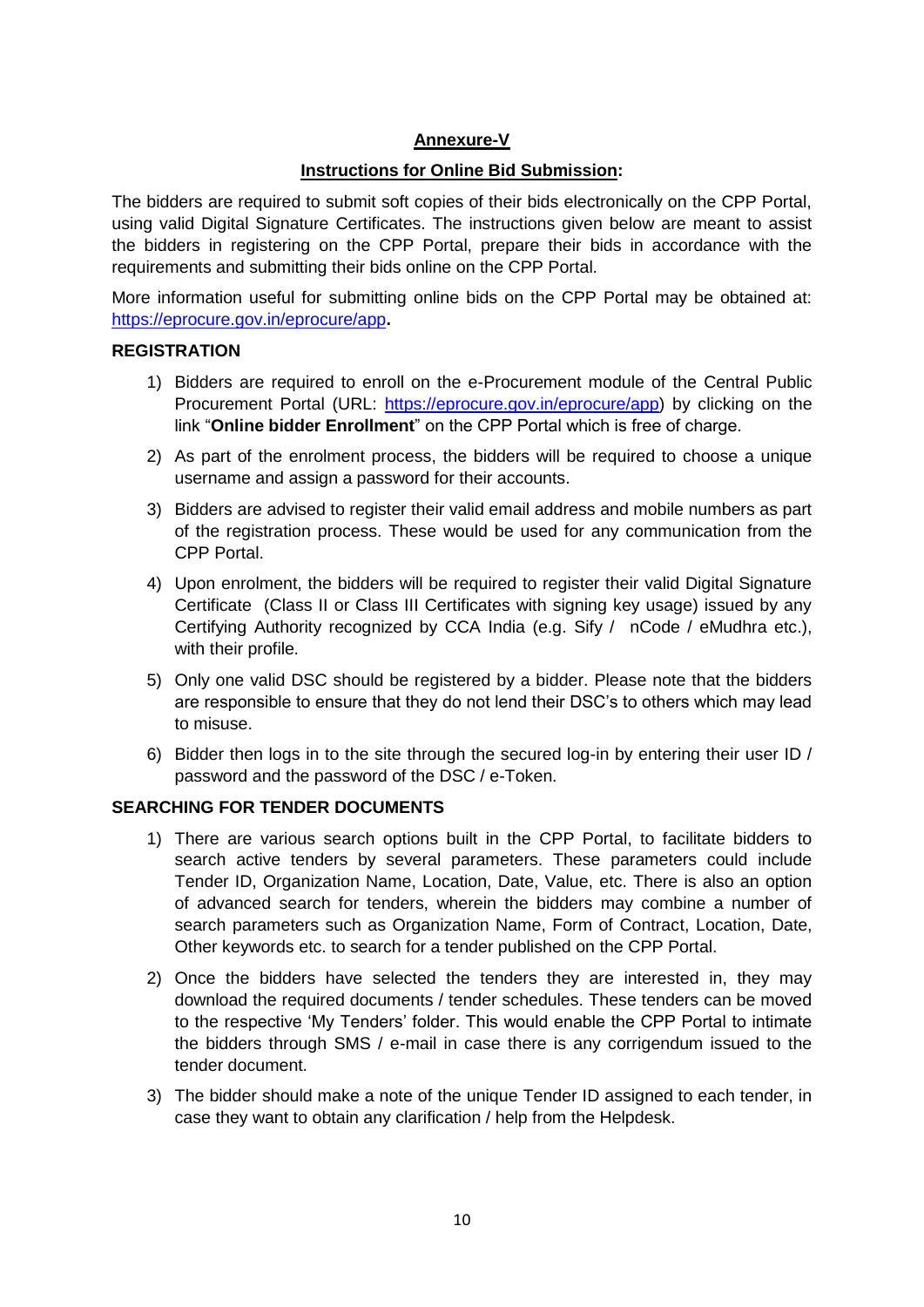### **PREPARATION OF BIDS**

- 1) Bidder should take into account any corrigendum published on the tender document before submitting their bids.
- 2) Please go through the tender advertisement and the tender document carefully to understand the documents required to be submitted as part of the bid. Please note the number of covers in which the bid documents have to be submitted, the number of documents - including the names and content of each of the document that need to be submitted. Any deviations from these may lead to rejection of the bid.
- 3) Bidder, in advance, should get ready the bid documents to be submitted as indicated in the tender document / schedule and generally, they can be in PDF / XLS / RAR / DWF/JPG formats. Bid documents may be scanned with 100 dpi with black and white option which helps in reducing size of the scanned document.
- 4) To avoid the time and effort required in uploading the same set of standard documents which are required to be submitted as a part of every bid, a provision of uploading such standard documents (e.g. PAN card copy, annual reports, auditor certificates etc.) has been provided to the bidders. Bidders can use "My Space" or "Other Important Documents" area available to them to upload such documents. These documents may be directly submitted from the "My Space" area while submitting a bid, and need not be uploaded again and again. This will lead to a reduction in the time required for bid submission process.

#### **SUBMISSION OF BIDS**

- 1) Bidder should log into the site well in advance for bid submission so that they can upload the bid in time i.e. on or before the bid submission time. Bidder will be responsible for any delay due to other issues.
- 2) The bidder has to digitally sign and upload the required bid documents one by one as indicated in the tender document.
- 3) Bidder has to select the payment option as "offline" to pay the tender fee / EMD as applicable and enter details of the instrument.
- 4) Bidder should prepare the EMD as per the instructions specified in the tender document. The original should be posted/couriered/given in person to the concerned official, latest by the last date of bid submission or as specified in the tender documents. The details of the DD/any other accepted instrument, physically sent, should tally with the details available in the scanned copy and the data entered during bid submission time. Otherwise the uploaded bid will be rejected.
- 5) Bidders are requested to note that they should necessarily submit their financial bids in the format provided and no other format is acceptable. If the price bid has been given as a standard BoQ format with the tender document, then the same is to be downloaded and to be filled by all the bidders. Bidders are required to download the BoQ file, open it and complete the coloured (unprotected) cells with their respective financial quotes and other details (such as name of the bidder). No other cells should be changed. Once the details have been completed, the bidder should save it and submit it online, without changing the filename. If the BoQ file is found to be modified by the bidder, the bid will be rejected.
- 6) The server time (which is displayed on the bidders" dashboard) will be considered as the standard time for referencing the deadlines for submission of the bids by the